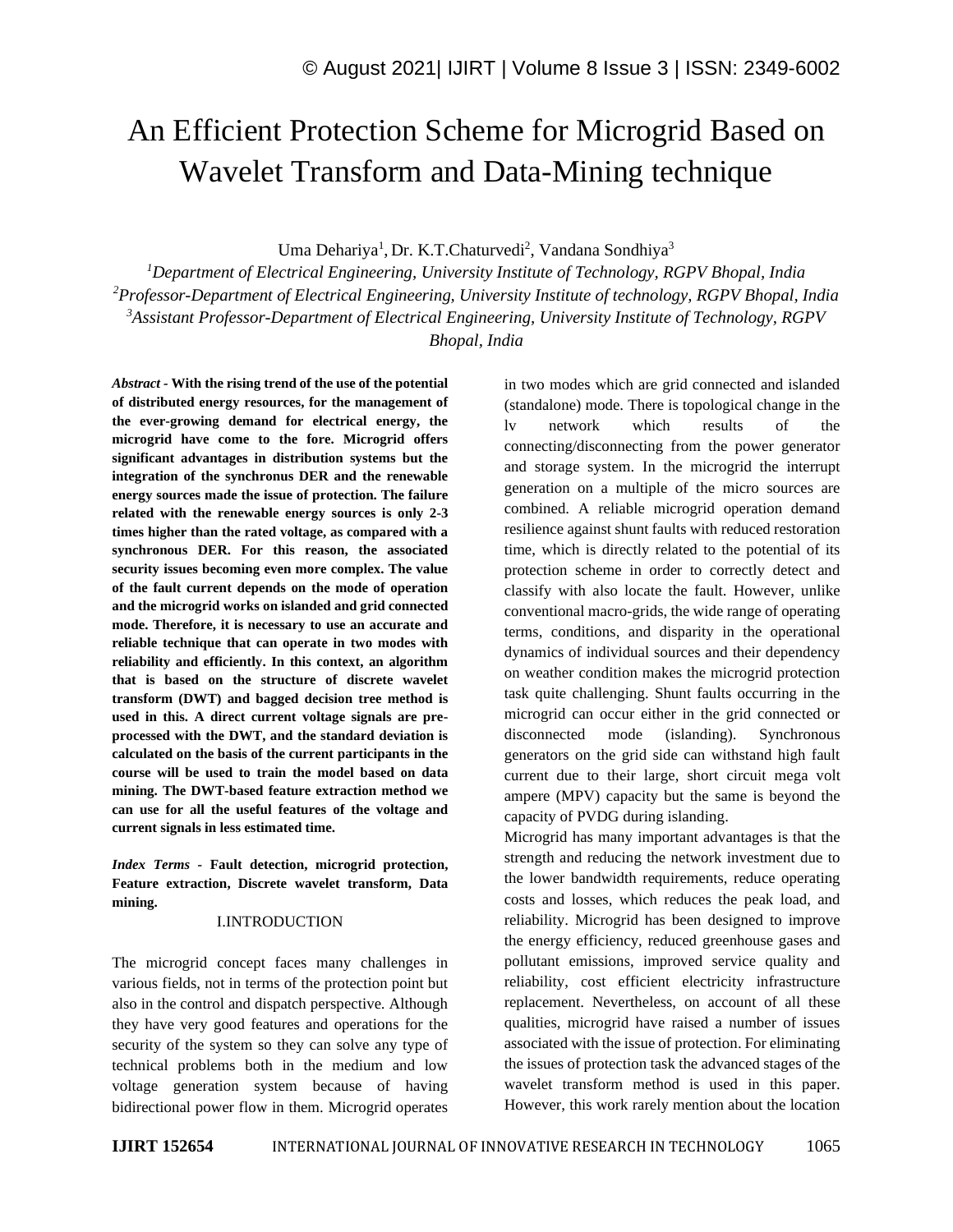of the fault on multi terminal. The wavelet transform is used to analyze the signals of transient voltage and current which can be associated with both the frequency and the time domain signal in healthy conditions. In this paper, a high-resolution wavelet analysis is used to enable detect, classify, and identify the faulty locations on the transmission lines.In this paper, A security algorithm that is based on the general structure of the discrete wavelet transform (DWT), and the processing of the data, methods have been developed for the microgrid. Instantaneous signals of voltage and current were pre-processed with the DWT, and the standard deviation is calculated with the use of estimated coefficients to be calculated and then used to train the model based on data mining. The DWTbased feature extraction method that allows for the maintenance of the healthy, the symptoms of the voltage and current signals in less estimated time.



Fig.1 Simulink model of Microgrid considered under study

## II. BACKGROUND IN MICROGRID **PROTECTION**

In the proposed work, the faults occurring in the distribution line has been analyzed, detected and classified. In this regard, the voltage-current waveform at the relaying bus have been extracted with wide variation in the fault parameters including fault resistance, inception angle, fault location and other operating conditions such as load variation. The derived signals are pre-processed using the Discrete wavelet transform (DWT) to determine the useful features for performing the fault detection and classification task. The standard deviation of approximate co-efficients derived using daubechies mother wavelet has been considered for machine learning classifier. The derived sets of features are used to train the Machine learning classifier for inputoutput mapping between the faulty and healthy set of scenarios. The trained classifier upto the acceptable level of accuracy is further used to test the performance of the proposed scheme. The unseen test scenarios are generated for the testing purpose.

The performance of proposed protection approach has been validated and compared against diverse fault and other operating conditions to examine its effectiveness over other protection approaches.

## III. PROPOSED PROTECTION SCHEME

#### *1) Simulation of Microgrid system*

The single line diagram of proposed Microgrid system is illustrated in Figure 2. The system has been modeled using MATLAB/Simulink environment. The microgrid system considered under study include 12 km distribution line divided into four sections. Two DERs including PV and Synchronous generator are used to meet the load demand. For the proposed protection task, the buses B1 and B3 are considered for data acquisition which is further processed using DWT to derive useful feature. The dynamic response of the Microgrid components is presented when subjected to sudden changes in solar irradiance.



Fig.2 Microgrid system model

*2) Generation of fault and other operating scenarios* The microgrid system considered under proposed study in Figure 2 is simulated to derive the diverse scenarios. The voltage-current waveform at the relaying bus have been extracted with wide variation in the fault parameters including fault resistance, inception angle, fault location and other operating conditions such as load variation as detailed in Table (a). For each fault type including LG, LL, LLG, LLL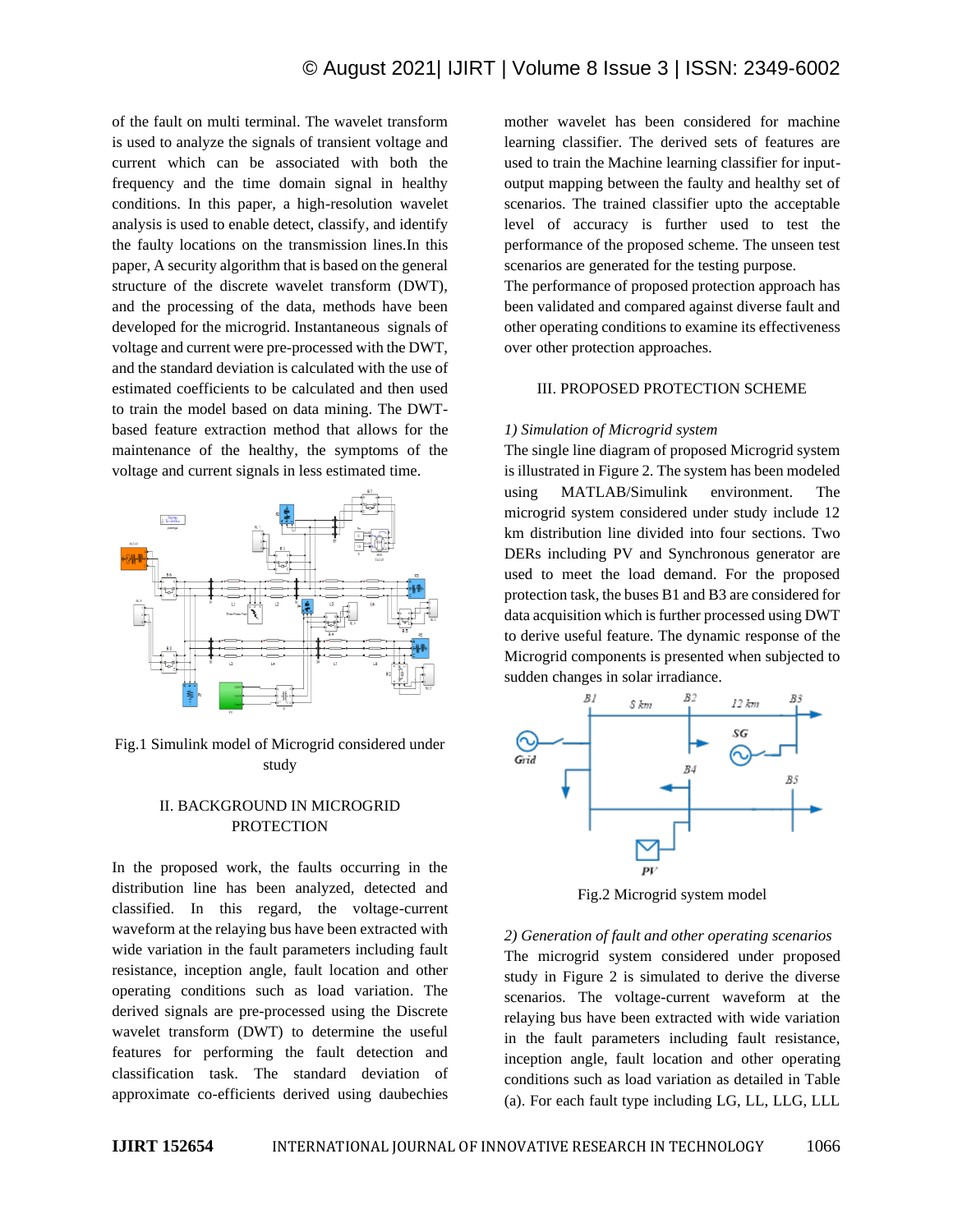| generated for reature extraction. |                             |                                       |  |  |
|-----------------------------------|-----------------------------|---------------------------------------|--|--|
| S. No                             | Parameter                   | Variation                             |  |  |
|                                   | Features                    | Voltage and Current                   |  |  |
| $\mathfrak{D}$                    | Number of Features          | 12                                    |  |  |
| $\mathcal{R}$                     | Fault types                 | LG, LL, LLG, LLL,                     |  |  |
| 4                                 | <b>Fault Resistance</b>     | Between 0 to $100 \Omega$             |  |  |
|                                   | Fault<br>Inception<br>Angle | $0, 90$ Deg                           |  |  |
| 6                                 | Sources                     | PV<br>Synchronous<br>and<br>generator |  |  |

and LLLG, various fault and no-fault cases are generated for feature extraction.

Table (a) Parameter variation for simulation of microgrid

3) Development of protection scheme for microgrid

The signals acquired on relaying buses are transformed using a wavelet into a combined frequency domain to generate the feature vector for performing the classification task. A flowchart is shown on the basis of the steps for performing the various fault detection and classification task. For each of the tasks mentioned above, a separate classifier has been developed.

4) Feature extraction using discrete wavelet transform The derived signals generated during the data generation stage are pre-processed using the Discrete wavelet transform (DWT) to determine the useful features for performing the fault detection and classification task. The standard deviation of approximate coefficients derived using daubechies mother wavelet has been considered as input dataset for training the ensemble-based machine learning classifier.

5) Fault detection and classification using Ensemble classifier algorithm

The fault detection scheme involves random subspace ensemble which use input features extracted in the feature extraction stage which are selected randomly. As compared to the single classifier such as Support vector machine (SVM) or Decision Tree (DT), the ensemble-based technique possesses the advantage of low biasness towards the predicted class. The algorithm has been discussed in detail below.



Fig. 2.2: Framework of proposed protection scheme

# IV. TEST FEATURES AND SIMULATION SCENERIO

## *Matlab simulink model of micro-grid under study*

Figure 1 illustrates the simulink model for the system to be studied. The displayed system is a microgrid connected to the utility grid via common connection point (PCC). For both operating modes of the microgrid, i.e. grid and island modes, the three-phase fault on the microgrid distribution line has been simulated. For both operations, voltage and current waveform are recorded at the relaying buses B1 and B3.

## V. RESULT ANALYSIS

In order to analyze the diverse behaviour of threephase fault (LG, LL, LLG, LLL and LLLG) considered in the proposed protection scheme, various

6) Algorithm Flowchart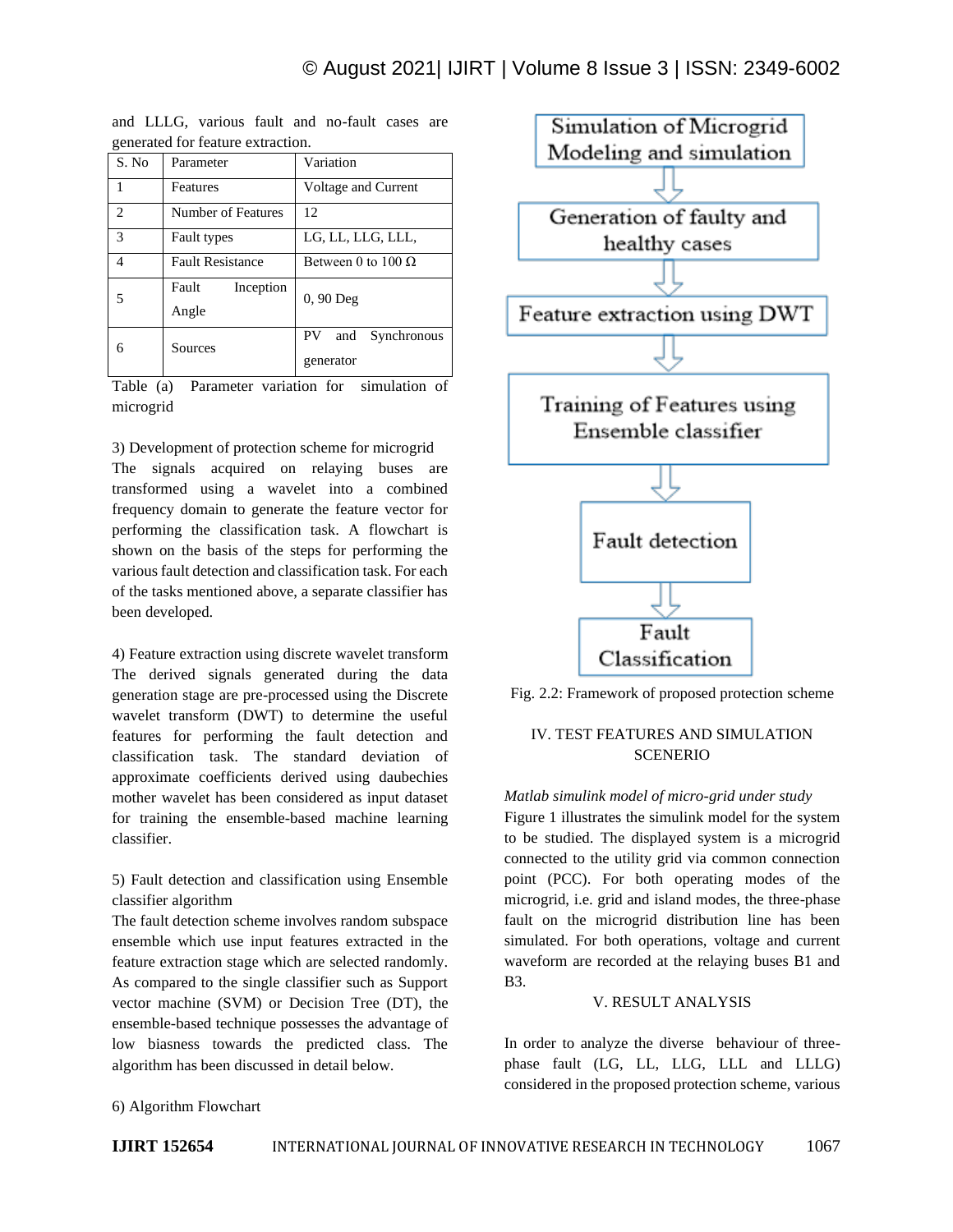fault cases have been demonstrated in figures shown below.

The Fig.5.1 illustrates the voltage waveform at B1 bus due to phase A to ground (A-G) fault occurred in microgrid system when connected to utility grid. Figure is showing the variation of voltage post fault at  $t=0.5$ sec.



Fig. 5.1 Three-phase voltage at Bus B1 (in pu) due to A-G fault during the grid-connected mode.

The Fig. 5.2 illustrates the current waveform at B1 bus due to phase A to ground (A-G) fault occurred in microgrid system when connected to utility grid. Figure 5.2 is showing the significant rise of current post fault at t=0.5sec.



Fig 5.2 Three-phase current at Bus B1 (in pu) due to A-G fault during the grid-connected mode

Fig. 5.3 illustrates the voltage waveform at B1 bus due to ABG fault at fault resistance=5 ohm, occurred in microgrid system during grid-connected mode. Figure depicts the variation of voltage post fault at t=0.5sec.



Fig 5.3 Three-phase Voltage at Bus B1 (in pu) due to ABG fault during the Grid-connected mode

For the same fault situation, Fig. 5.4 illustrates the current waveform at B1 bus due to ABG fault at fault resistance=5 ohm, occurred in microgrid system during grid-connected mode. Figure depicts the significant variation of current post fault at t=0.5sec.



Fig 5.4: Three-phase current at Bus B1 (in pu) due to ABG fault during the Grid-connected Mode



Fig. 5.5: Three-phase voltage at Bus B1 (in pu) due to ABCG fault during the islanded mode

A fault situation involving ABCG fault has been simulated in islanded mode of operation of microgrid at fault resistance=10 ohm. The corresponding voltage and current waveforms at B1 bus due to ABCG fault are demonstrated in figures 5.5 and 5.6 respectively. Figures depicts the significant variation of voltagecurrent post fault at t=0.5sec.



VI. PERFORMANCE EVALUTION OF ENSEMBLE BASED CLASSIFIER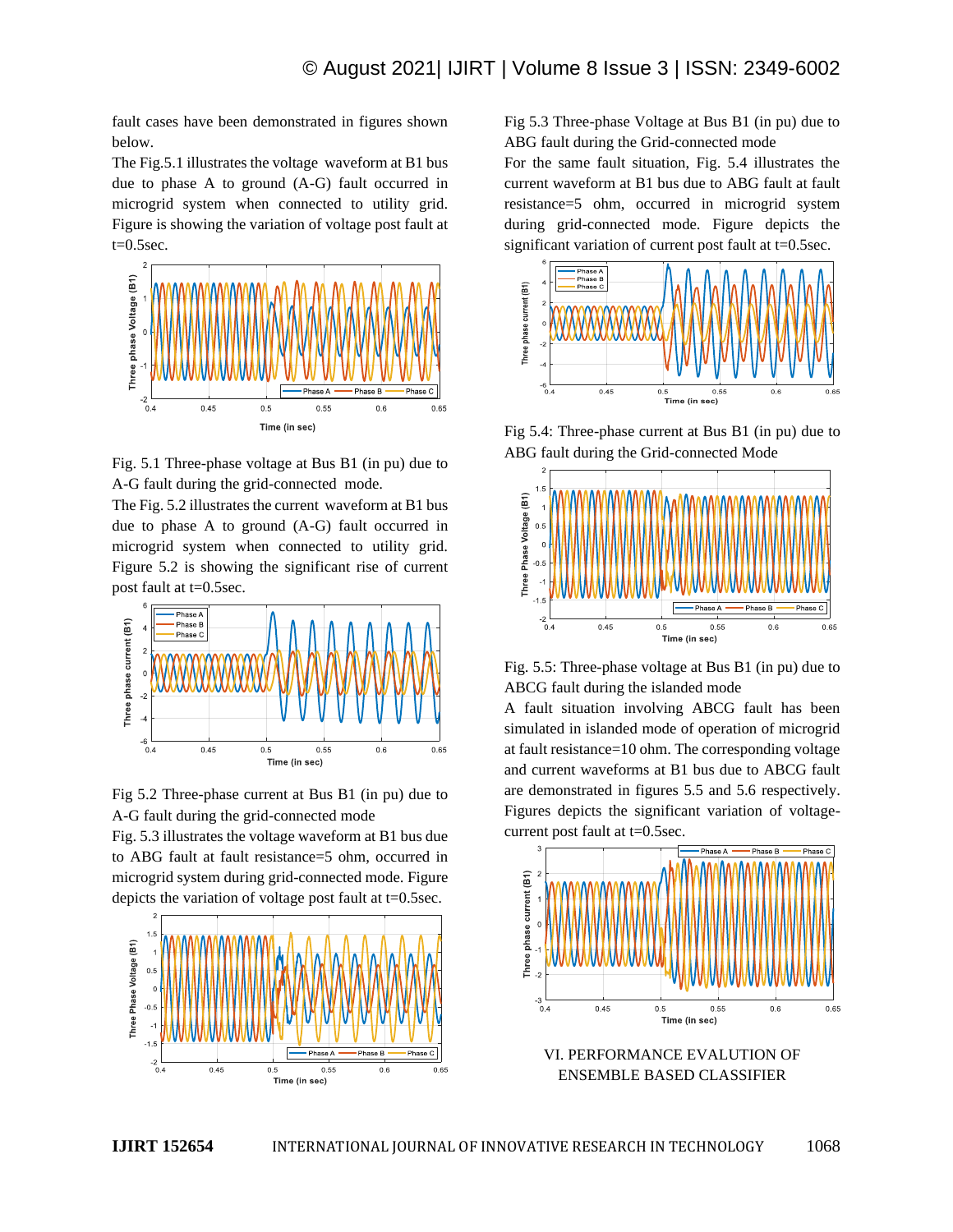This discusses how the proposed ensemble-based scheme will perform against different fault situations caused by changes in fault parameters such as the inception angle of the fault, the fault resistance, and the fault location. At different loading conditions, the no-fault test cases have also been generated. In order to examine failure detector/classifier performance a total of 550 test cases involving 500 fault and 50 nofault cases has been considered. The findings of the analysis and comparative performance of proposed ensemble technique in terms of the classification accuracy, with SVM and DT based scheme shows clearly that the scheme proposed is efficient, reliable, and immune to nonlinear loading conditions.

In order to demonstrate the variation in data points in the two-dimensional space, the scatter plot of training dataset to fed to the ensemble classifier has been depicted in figure 6.





Using all the three methods which are random subspace ensemble, support vector machine and decision tree (DT) method we made a comparision and see the results for accuracy and find the Ensemble based classifier gives highest accuracy among all which is shown in the given figure below

| of<br>Type<br>classifier              | Number<br>of<br>test<br>cases | Correctly<br>predicted<br>Test cases | Classification<br>Accuracy |
|---------------------------------------|-------------------------------|--------------------------------------|----------------------------|
| Random<br>Subspace<br>Ensemble        | 550                           | 546                                  | 99.27%                     |
| Support<br>Vector<br>Machine<br>(SVM) | 550                           | 499                                  | 90.72%                     |
| Decision<br>Tree (DT)                 | 550                           | 510                                  | 92.72%                     |

Table (a) Comparison of proposed Ensemble based classifier with another individual classifier

#### **CONCLUSION**

In microgrid, due to its capacity in Island modes to cater for local needs within well-defined electrical frontiers during operations, it consists of different distributed power resources and loads are popular these days and transfer the super-generation into the grid while operating in grid-connected mode. The penetration of the energy resources distributed also poses serious threats to the secure operation of the grid. In order to ensure the optimum and safe overall system operation, it is important that defects occur in microgrid, and they are classified as being the best protective system. The microgrid of a PV network connected to the grid was considered for study and simulation in this paper. It is important to detect and classify the microgrid failure if the efficient protection system is to be adopted. This paper proposes & implements the use of a Wavelet Transform to extract the information required from the faulty current and voltage waveform. This information is then used for the training and classification of the error type in the microgrid for ensemble-based classifier to detect and classify the faults.

#### ACKNOWLEDGEMENT

This work was supported in part by the University Institute of Technology RGPV Bhopal.

#### **REFERENCES**

- [1] James J. Q. Yu , Member, IEEE, YunheHou, Intelligent Fault Detection Scheme for Microgrids with Wavelet-Based Deep Neural Networks, IEEE TRANSACTIONS ON SMART GRID, VOL. 10, NO. 2, MARCH 2019.
- [2] Debi Prasad Mishra, Subhransu Ranjan Samantaray, Senior Member, IEEE, and GezaJoos, Fellow, IEEE, A Combined Wavelet and Data mining Based Intelligent Protection Scheme for Microgrid, 1949-3053 © 2015 IEEE.
- [3] ShaziaBaloch 1 , Saeed Zaman Jamali 2 , Khawaja Khalid Mehmood 3 , Syed Basit Ali Bukhari 3 , Muhammad Saeed Uz Zaman 1 , Arif Hussain 1 and Chul-Hwan Kim 1,\*, Microgrid